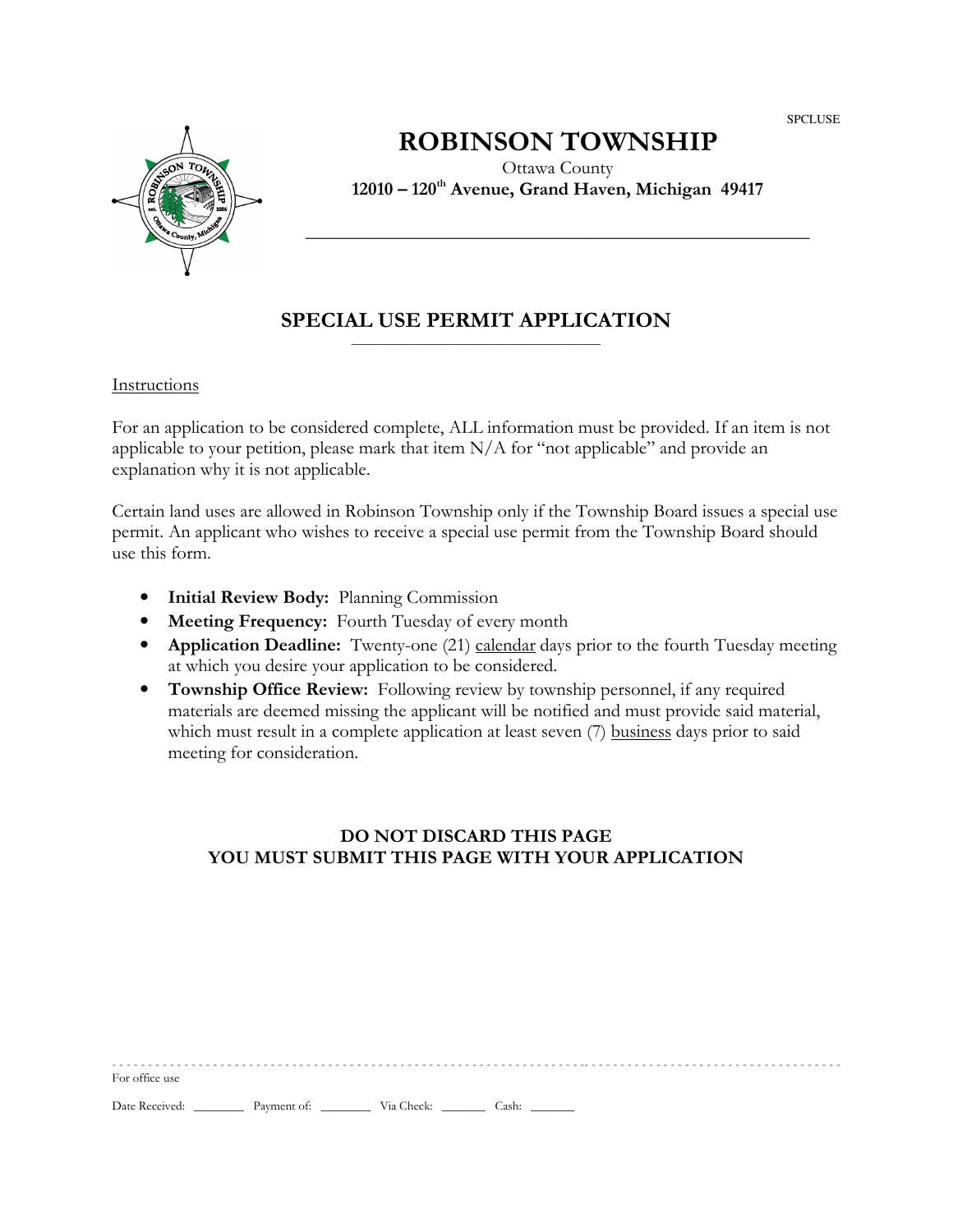

## ROBINSON TOWNSHIP

Ottawa County 12010 – 120<sup>th</sup> Avenue, Grand Haven, Michigan 49417

\_\_\_\_\_\_\_\_\_\_\_\_\_\_\_\_\_\_\_\_\_\_\_\_\_\_\_\_\_\_\_\_\_\_\_\_\_\_\_\_\_\_\_\_\_\_\_\_\_\_\_\_\_\_

### SPECIAL USE PERMIT APPLICATION  $\overline{\phantom{a}}$  , and the set of the set of the set of the set of the set of the set of the set of the set of the set of the set of the set of the set of the set of the set of the set of the set of the set of the set of the s

APPLICATION FEE: \$200.00 + ESCROW FEE (Escrow fees cover additional Township expenses. Unused portion of an escrow account is returned to the applicant)

| (A) |                                                                                                                                                                 |  |  |  |  |  |  |  |  |
|-----|-----------------------------------------------------------------------------------------------------------------------------------------------------------------|--|--|--|--|--|--|--|--|
|     |                                                                                                                                                                 |  |  |  |  |  |  |  |  |
|     |                                                                                                                                                                 |  |  |  |  |  |  |  |  |
|     | What is the Applicant's interest in making this petition? _______________________                                                                               |  |  |  |  |  |  |  |  |
|     |                                                                                                                                                                 |  |  |  |  |  |  |  |  |
|     | List the name, address and interest of every person who has a legal or an equitable interest in<br>any property included in the special use permit application. |  |  |  |  |  |  |  |  |
|     |                                                                                                                                                                 |  |  |  |  |  |  |  |  |
|     | ,我们也不能在这里的人,我们也不能在这里的人,我们也不能在这里的人,我们也不能在这里的人,我们也不能在这里的人,我们也不能在这里的人,我们也不能在这里的人,我们也                                                                               |  |  |  |  |  |  |  |  |
|     | <u> 1999 - Jan James James James James James James James James James James James James James James James James J</u>                                            |  |  |  |  |  |  |  |  |
| (B) | What is the nature and effect of the proposed special use? ______________________                                                                               |  |  |  |  |  |  |  |  |
|     |                                                                                                                                                                 |  |  |  |  |  |  |  |  |
|     |                                                                                                                                                                 |  |  |  |  |  |  |  |  |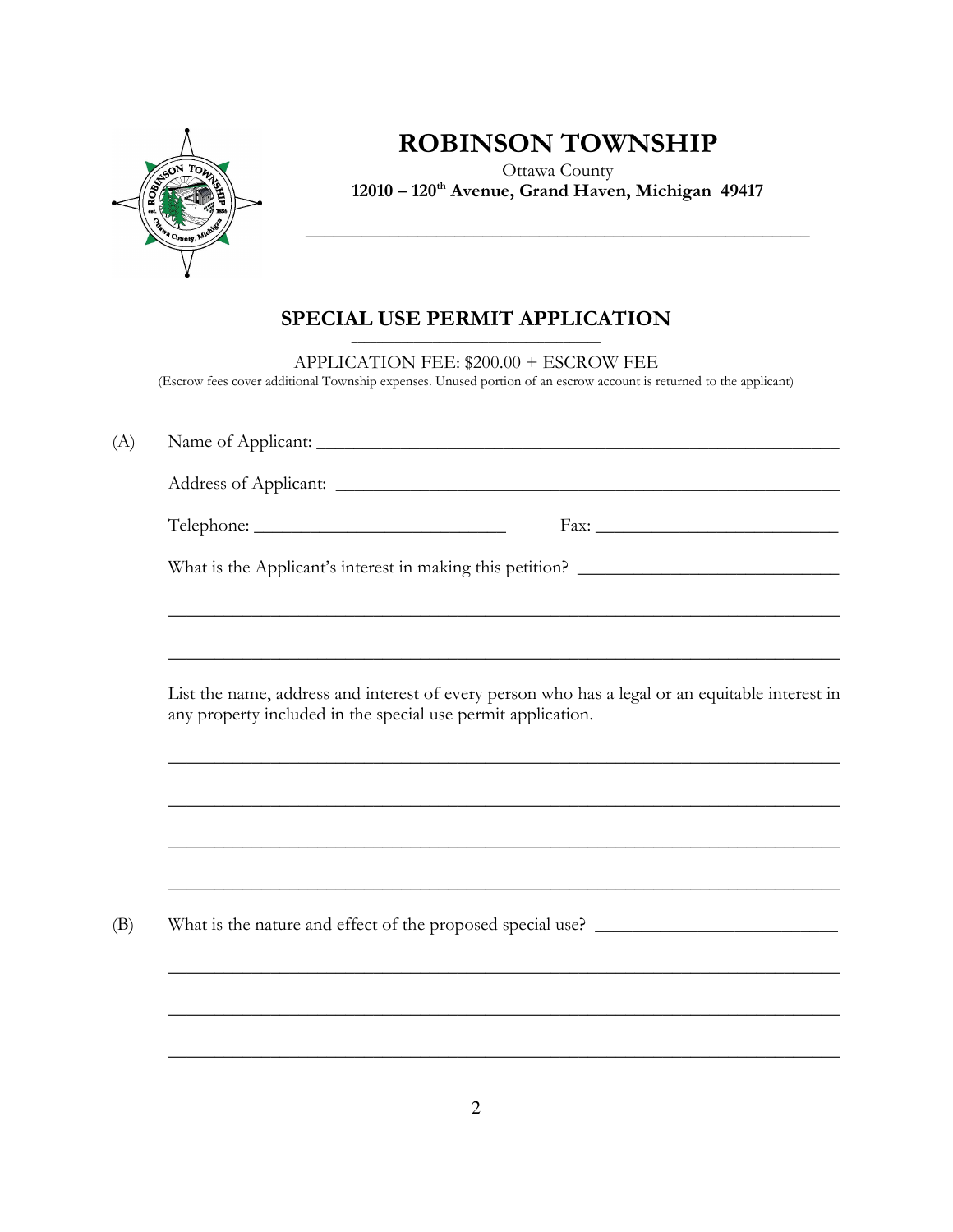- (C) Attach a fully dimensional map showing:
	- 1. The land which would be affected by the special use permit;
	- 2. A legal description of the land which would be affected by the proposed special use permit;
	- 3. The present zoning of the land which would be affected by the proposed special use permit;
	- 4. The present zoning of all adjacent lands;
	- 5. The dimensions and legal description(s) of the parcel or parcels completely or partially included in the special use permit application;
	- 6. All public and private rights-of-way and easements bounding and intersecting the land which would be affected by the proposed special use permit.
- (D) Attach a preliminary sketch plan and a detailed site plan pursuant to Chapter 31 of the Zoning Ordinance.
- (E) In deciding whether or not to grant a special use permit, the Township Board will generally consider the following factors. Please comment on each factor which is relevant to your application. If you need more room, please submit the balance of your responses on one or more attached sheets.

 $\mathcal{L}_\mathcal{L} = \mathcal{L}_\mathcal{L} = \mathcal{L}_\mathcal{L} = \mathcal{L}_\mathcal{L} = \mathcal{L}_\mathcal{L} = \mathcal{L}_\mathcal{L} = \mathcal{L}_\mathcal{L} = \mathcal{L}_\mathcal{L} = \mathcal{L}_\mathcal{L} = \mathcal{L}_\mathcal{L} = \mathcal{L}_\mathcal{L} = \mathcal{L}_\mathcal{L} = \mathcal{L}_\mathcal{L} = \mathcal{L}_\mathcal{L} = \mathcal{L}_\mathcal{L} = \mathcal{L}_\mathcal{L} = \mathcal{L}_\mathcal{L}$ 

 $\mathcal{L}_\mathcal{L} = \mathcal{L}_\mathcal{L} = \mathcal{L}_\mathcal{L} = \mathcal{L}_\mathcal{L} = \mathcal{L}_\mathcal{L} = \mathcal{L}_\mathcal{L} = \mathcal{L}_\mathcal{L} = \mathcal{L}_\mathcal{L} = \mathcal{L}_\mathcal{L} = \mathcal{L}_\mathcal{L} = \mathcal{L}_\mathcal{L} = \mathcal{L}_\mathcal{L} = \mathcal{L}_\mathcal{L} = \mathcal{L}_\mathcal{L} = \mathcal{L}_\mathcal{L} = \mathcal{L}_\mathcal{L} = \mathcal{L}_\mathcal{L}$ 

 $\mathcal{L}_\mathcal{L} = \mathcal{L}_\mathcal{L} = \mathcal{L}_\mathcal{L} = \mathcal{L}_\mathcal{L} = \mathcal{L}_\mathcal{L} = \mathcal{L}_\mathcal{L} = \mathcal{L}_\mathcal{L} = \mathcal{L}_\mathcal{L} = \mathcal{L}_\mathcal{L} = \mathcal{L}_\mathcal{L} = \mathcal{L}_\mathcal{L} = \mathcal{L}_\mathcal{L} = \mathcal{L}_\mathcal{L} = \mathcal{L}_\mathcal{L} = \mathcal{L}_\mathcal{L} = \mathcal{L}_\mathcal{L} = \mathcal{L}_\mathcal{L}$ 

1. The size, character and nature of any buildings or structures to be erected, constructed or located upon the lot used for the special use permit shall not create serious social, economic or visual conflicts with adjacent land uses or the immediate neighborhood.

<sup>2.</sup> The proposed use of land, buildings or structures for the special use permit shall not create substantial adverse or hazardous environmental conditions for adjacent property owners or the surrounding neighborhood. For the purposes of special use review only, "environmental conditions" shall include, but not be limited to the following general categories.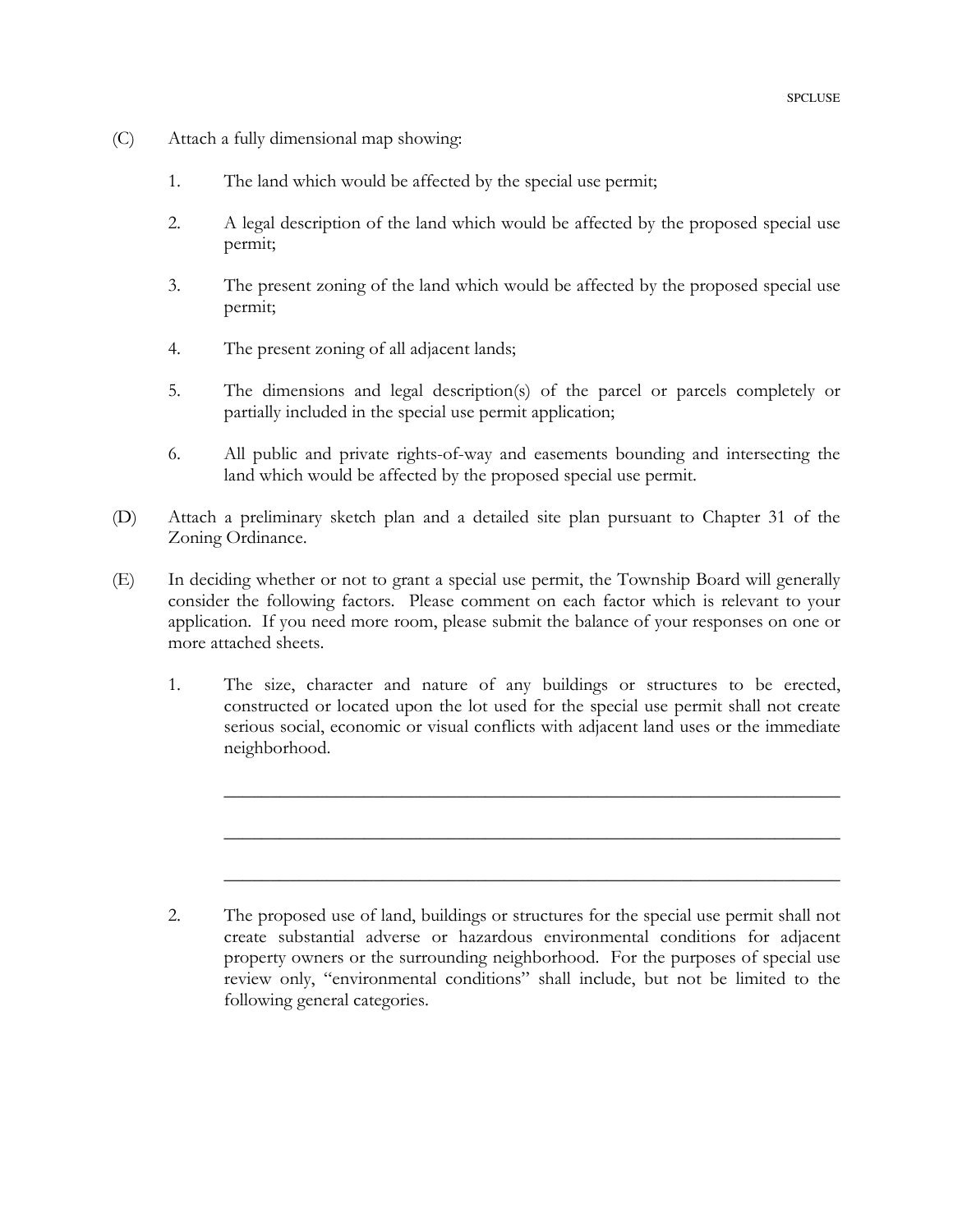| а. | Dispersion of light, heat or other forms of radiant energy. |  |  |  |
|----|-------------------------------------------------------------|--|--|--|
|    |                                                             |  |  |  |

 $\mathcal{L}_\text{max}$  , and the contract of the contract of the contract of the contract of the contract of the contract of the contract of the contract of the contract of the contract of the contract of the contract of the contr

 $\mathcal{L}_\text{max}$  , and the contract of the contract of the contract of the contract of the contract of the contract of the contract of the contract of the contract of the contract of the contract of the contract of the contr

 $\mathcal{L}_\text{max}$  , and the contract of the contract of the contract of the contract of the contract of the contract of the contract of the contract of the contract of the contract of the contract of the contract of the contr

 $\mathcal{L}_\text{max}$  , and the contract of the contract of the contract of the contract of the contract of the contract of the contract of the contract of the contract of the contract of the contract of the contract of the contr

 $\mathcal{L}_\text{max}$  , and the contract of the contract of the contract of the contract of the contract of the contract of the contract of the contract of the contract of the contract of the contract of the contract of the contr

 $\mathcal{L}_\text{max}$  , and the contract of the contract of the contract of the contract of the contract of the contract of the contract of the contract of the contract of the contract of the contract of the contract of the contr

 $\mathcal{L}_\text{max}$  , and the contract of the contract of the contract of the contract of the contract of the contract of the contract of the contract of the contract of the contract of the contract of the contract of the contr

 $\mathcal{L}_\text{max}$  , and the contract of the contract of the contract of the contract of the contract of the contract of the contract of the contract of the contract of the contract of the contract of the contract of the contr

 $\mathcal{L}_\text{max}$  , and the contract of the contract of the contract of the contract of the contract of the contract of the contract of the contract of the contract of the contract of the contract of the contract of the contr

 $\mathcal{L}_\text{max}$  , and the contract of the contract of the contract of the contract of the contract of the contract of the contract of the contract of the contract of the contract of the contract of the contract of the contr

 $\mathcal{L}_\text{max}$  , and the contract of the contract of the contract of the contract of the contract of the contract of the contract of the contract of the contract of the contract of the contract of the contract of the contr

 $\mathcal{L}_\text{max}$  , and the contract of the contract of the contract of the contract of the contract of the contract of the contract of the contract of the contract of the contract of the contract of the contract of the contr

 $\mathcal{L}_\mathcal{L} = \mathcal{L}_\mathcal{L} = \mathcal{L}_\mathcal{L} = \mathcal{L}_\mathcal{L} = \mathcal{L}_\mathcal{L} = \mathcal{L}_\mathcal{L} = \mathcal{L}_\mathcal{L} = \mathcal{L}_\mathcal{L} = \mathcal{L}_\mathcal{L} = \mathcal{L}_\mathcal{L} = \mathcal{L}_\mathcal{L} = \mathcal{L}_\mathcal{L} = \mathcal{L}_\mathcal{L} = \mathcal{L}_\mathcal{L} = \mathcal{L}_\mathcal{L} = \mathcal{L}_\mathcal{L} = \mathcal{L}_\mathcal{L}$ 

 $\mathcal{L}_\mathcal{L} = \mathcal{L}_\mathcal{L} = \mathcal{L}_\mathcal{L} = \mathcal{L}_\mathcal{L} = \mathcal{L}_\mathcal{L} = \mathcal{L}_\mathcal{L} = \mathcal{L}_\mathcal{L} = \mathcal{L}_\mathcal{L} = \mathcal{L}_\mathcal{L} = \mathcal{L}_\mathcal{L} = \mathcal{L}_\mathcal{L} = \mathcal{L}_\mathcal{L} = \mathcal{L}_\mathcal{L} = \mathcal{L}_\mathcal{L} = \mathcal{L}_\mathcal{L} = \mathcal{L}_\mathcal{L} = \mathcal{L}_\mathcal{L}$ 

 $\mathcal{L}_\mathcal{L} = \mathcal{L}_\mathcal{L} = \mathcal{L}_\mathcal{L} = \mathcal{L}_\mathcal{L} = \mathcal{L}_\mathcal{L} = \mathcal{L}_\mathcal{L} = \mathcal{L}_\mathcal{L} = \mathcal{L}_\mathcal{L} = \mathcal{L}_\mathcal{L} = \mathcal{L}_\mathcal{L} = \mathcal{L}_\mathcal{L} = \mathcal{L}_\mathcal{L} = \mathcal{L}_\mathcal{L} = \mathcal{L}_\mathcal{L} = \mathcal{L}_\mathcal{L} = \mathcal{L}_\mathcal{L} = \mathcal{L}_\mathcal{L}$ 

c. Noise, both volume and pitch.

d. Abundance and type of wildlife and vegetation.

3. The concentration of population or land use resulting from a special use shall not be so substantially greater than the population or use density prevailing in the surrounding area so as to increase the likelihood of further requests for other land use changes which, if granted, would not conform to the land use types, patterns or density proposed for the surrounding area by the Township Master Land Use Plan.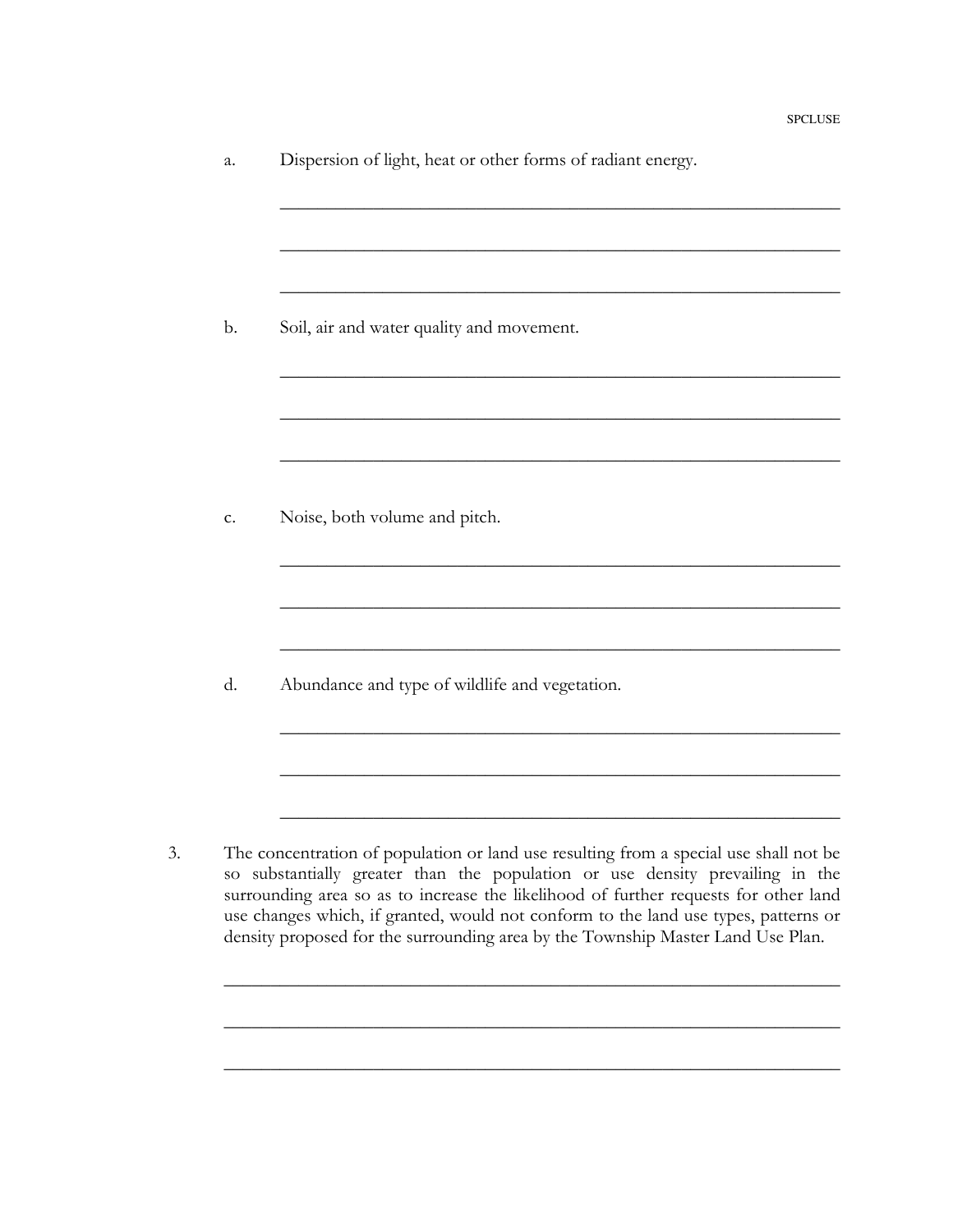4. Vehicular and pedestrian traffic circulation shall be designed to minimize conflicts on public streets and upon the property involved and to provide safe and convenient parking in relation to streets, pedestrian walkways and adjoining properties or parking areas. Parking and loading space shall be provided according to the needs of the particular special use.

 $\mathcal{L}_\mathcal{L} = \mathcal{L}_\mathcal{L} = \mathcal{L}_\mathcal{L} = \mathcal{L}_\mathcal{L} = \mathcal{L}_\mathcal{L} = \mathcal{L}_\mathcal{L} = \mathcal{L}_\mathcal{L} = \mathcal{L}_\mathcal{L} = \mathcal{L}_\mathcal{L} = \mathcal{L}_\mathcal{L} = \mathcal{L}_\mathcal{L} = \mathcal{L}_\mathcal{L} = \mathcal{L}_\mathcal{L} = \mathcal{L}_\mathcal{L} = \mathcal{L}_\mathcal{L} = \mathcal{L}_\mathcal{L} = \mathcal{L}_\mathcal{L}$ 

 $\mathcal{L}_\mathcal{L} = \mathcal{L}_\mathcal{L} = \mathcal{L}_\mathcal{L} = \mathcal{L}_\mathcal{L} = \mathcal{L}_\mathcal{L} = \mathcal{L}_\mathcal{L} = \mathcal{L}_\mathcal{L} = \mathcal{L}_\mathcal{L} = \mathcal{L}_\mathcal{L} = \mathcal{L}_\mathcal{L} = \mathcal{L}_\mathcal{L} = \mathcal{L}_\mathcal{L} = \mathcal{L}_\mathcal{L} = \mathcal{L}_\mathcal{L} = \mathcal{L}_\mathcal{L} = \mathcal{L}_\mathcal{L} = \mathcal{L}_\mathcal{L}$ 

 $\mathcal{L}_\mathcal{L} = \mathcal{L}_\mathcal{L} = \mathcal{L}_\mathcal{L} = \mathcal{L}_\mathcal{L} = \mathcal{L}_\mathcal{L} = \mathcal{L}_\mathcal{L} = \mathcal{L}_\mathcal{L} = \mathcal{L}_\mathcal{L} = \mathcal{L}_\mathcal{L} = \mathcal{L}_\mathcal{L} = \mathcal{L}_\mathcal{L} = \mathcal{L}_\mathcal{L} = \mathcal{L}_\mathcal{L} = \mathcal{L}_\mathcal{L} = \mathcal{L}_\mathcal{L} = \mathcal{L}_\mathcal{L} = \mathcal{L}_\mathcal{L}$ 

 $\mathcal{L}_\mathcal{L} = \mathcal{L}_\mathcal{L} = \mathcal{L}_\mathcal{L} = \mathcal{L}_\mathcal{L} = \mathcal{L}_\mathcal{L} = \mathcal{L}_\mathcal{L} = \mathcal{L}_\mathcal{L} = \mathcal{L}_\mathcal{L} = \mathcal{L}_\mathcal{L} = \mathcal{L}_\mathcal{L} = \mathcal{L}_\mathcal{L} = \mathcal{L}_\mathcal{L} = \mathcal{L}_\mathcal{L} = \mathcal{L}_\mathcal{L} = \mathcal{L}_\mathcal{L} = \mathcal{L}_\mathcal{L} = \mathcal{L}_\mathcal{L}$ 

 $\mathcal{L}_\mathcal{L} = \mathcal{L}_\mathcal{L} = \mathcal{L}_\mathcal{L} = \mathcal{L}_\mathcal{L} = \mathcal{L}_\mathcal{L} = \mathcal{L}_\mathcal{L} = \mathcal{L}_\mathcal{L} = \mathcal{L}_\mathcal{L} = \mathcal{L}_\mathcal{L} = \mathcal{L}_\mathcal{L} = \mathcal{L}_\mathcal{L} = \mathcal{L}_\mathcal{L} = \mathcal{L}_\mathcal{L} = \mathcal{L}_\mathcal{L} = \mathcal{L}_\mathcal{L} = \mathcal{L}_\mathcal{L} = \mathcal{L}_\mathcal{L}$ 

 $\mathcal{L}_\mathcal{L} = \mathcal{L}_\mathcal{L} = \mathcal{L}_\mathcal{L} = \mathcal{L}_\mathcal{L} = \mathcal{L}_\mathcal{L} = \mathcal{L}_\mathcal{L} = \mathcal{L}_\mathcal{L} = \mathcal{L}_\mathcal{L} = \mathcal{L}_\mathcal{L} = \mathcal{L}_\mathcal{L} = \mathcal{L}_\mathcal{L} = \mathcal{L}_\mathcal{L} = \mathcal{L}_\mathcal{L} = \mathcal{L}_\mathcal{L} = \mathcal{L}_\mathcal{L} = \mathcal{L}_\mathcal{L} = \mathcal{L}_\mathcal{L}$ 

 $\mathcal{L}_\mathcal{L} = \mathcal{L}_\mathcal{L} = \mathcal{L}_\mathcal{L} = \mathcal{L}_\mathcal{L} = \mathcal{L}_\mathcal{L} = \mathcal{L}_\mathcal{L} = \mathcal{L}_\mathcal{L} = \mathcal{L}_\mathcal{L} = \mathcal{L}_\mathcal{L} = \mathcal{L}_\mathcal{L} = \mathcal{L}_\mathcal{L} = \mathcal{L}_\mathcal{L} = \mathcal{L}_\mathcal{L} = \mathcal{L}_\mathcal{L} = \mathcal{L}_\mathcal{L} = \mathcal{L}_\mathcal{L} = \mathcal{L}_\mathcal{L}$ 

 $\mathcal{L}_\mathcal{L} = \mathcal{L}_\mathcal{L} = \mathcal{L}_\mathcal{L} = \mathcal{L}_\mathcal{L} = \mathcal{L}_\mathcal{L} = \mathcal{L}_\mathcal{L} = \mathcal{L}_\mathcal{L} = \mathcal{L}_\mathcal{L} = \mathcal{L}_\mathcal{L} = \mathcal{L}_\mathcal{L} = \mathcal{L}_\mathcal{L} = \mathcal{L}_\mathcal{L} = \mathcal{L}_\mathcal{L} = \mathcal{L}_\mathcal{L} = \mathcal{L}_\mathcal{L} = \mathcal{L}_\mathcal{L} = \mathcal{L}_\mathcal{L}$ 

 $\mathcal{L}_\mathcal{L} = \mathcal{L}_\mathcal{L} = \mathcal{L}_\mathcal{L} = \mathcal{L}_\mathcal{L} = \mathcal{L}_\mathcal{L} = \mathcal{L}_\mathcal{L} = \mathcal{L}_\mathcal{L} = \mathcal{L}_\mathcal{L} = \mathcal{L}_\mathcal{L} = \mathcal{L}_\mathcal{L} = \mathcal{L}_\mathcal{L} = \mathcal{L}_\mathcal{L} = \mathcal{L}_\mathcal{L} = \mathcal{L}_\mathcal{L} = \mathcal{L}_\mathcal{L} = \mathcal{L}_\mathcal{L} = \mathcal{L}_\mathcal{L}$ 

 $\mathcal{L}_\mathcal{L} = \mathcal{L}_\mathcal{L} = \mathcal{L}_\mathcal{L} = \mathcal{L}_\mathcal{L} = \mathcal{L}_\mathcal{L} = \mathcal{L}_\mathcal{L} = \mathcal{L}_\mathcal{L} = \mathcal{L}_\mathcal{L} = \mathcal{L}_\mathcal{L} = \mathcal{L}_\mathcal{L} = \mathcal{L}_\mathcal{L} = \mathcal{L}_\mathcal{L} = \mathcal{L}_\mathcal{L} = \mathcal{L}_\mathcal{L} = \mathcal{L}_\mathcal{L} = \mathcal{L}_\mathcal{L} = \mathcal{L}_\mathcal{L}$ 

 $\mathcal{L}_\mathcal{L} = \mathcal{L}_\mathcal{L} = \mathcal{L}_\mathcal{L} = \mathcal{L}_\mathcal{L} = \mathcal{L}_\mathcal{L} = \mathcal{L}_\mathcal{L} = \mathcal{L}_\mathcal{L} = \mathcal{L}_\mathcal{L} = \mathcal{L}_\mathcal{L} = \mathcal{L}_\mathcal{L} = \mathcal{L}_\mathcal{L} = \mathcal{L}_\mathcal{L} = \mathcal{L}_\mathcal{L} = \mathcal{L}_\mathcal{L} = \mathcal{L}_\mathcal{L} = \mathcal{L}_\mathcal{L} = \mathcal{L}_\mathcal{L}$ 

5. Safe and adequate water supply and sewage disposal facilities shall be provided as required by County and State regulations and shall be designed for compatibility with existing systems and future development

 $\mathcal{L}=\mathcal{L}=\mathcal{L}=\mathcal{L}=\mathcal{L}=\mathcal{L}=\mathcal{L}=\mathcal{L}=\mathcal{L}=\mathcal{L}=\mathcal{L}=\mathcal{L}=\mathcal{L}=\mathcal{L}=\mathcal{L}=\mathcal{L}=\mathcal{L}=\mathcal{L}=\mathcal{L}=\mathcal{L}=\mathcal{L}=\mathcal{L}=\mathcal{L}=\mathcal{L}=\mathcal{L}=\mathcal{L}=\mathcal{L}=\mathcal{L}=\mathcal{L}=\mathcal{L}=\mathcal{L}=\mathcal{L}=\mathcal{L}=\mathcal{L}=\mathcal{L}=\mathcal{L}=\mathcal{$ 

6. The period of day and times of the year during which a special use activity commences or continues should be reasonably related to both the use and the neighborhood or area in which it is proposed.

7. The proposed use shall not create excessive additional demand, at public cost, for public facilities and services.